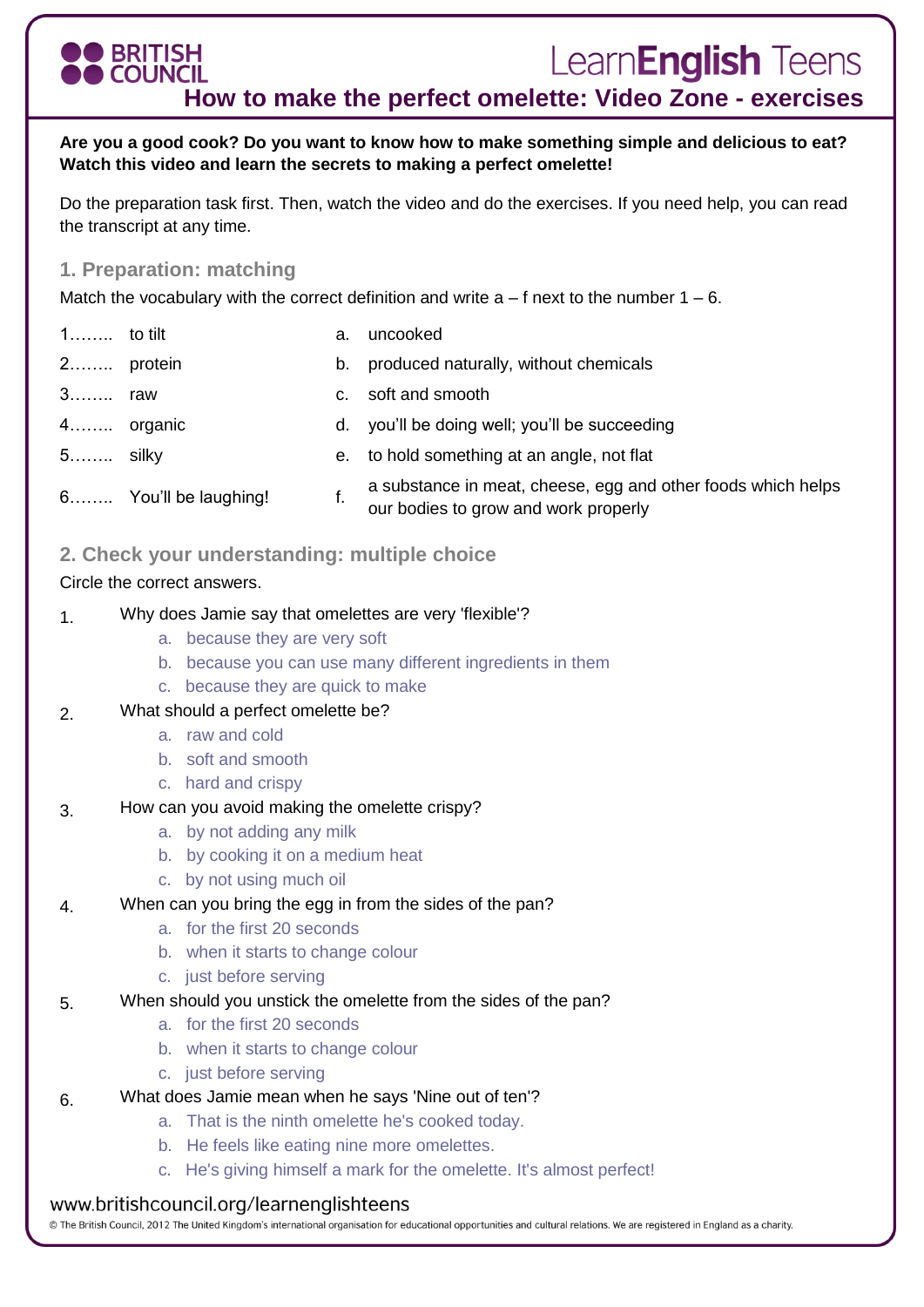

# **3. Check your understanding: ticking**

Tick all the answers to the questions.

|    |              | 1. What foods does<br>Jamie recommend<br>putting in your<br>omelette? | 2. What foods does<br>Jamie recommend<br>serving with your<br>omelette? | 3. What foods does<br>Jamie not recommend<br>using? |
|----|--------------|-----------------------------------------------------------------------|-------------------------------------------------------------------------|-----------------------------------------------------|
| a. | mushrooms    |                                                                       |                                                                         |                                                     |
| b. | cream        |                                                                       |                                                                         |                                                     |
| c. | cheese       |                                                                       |                                                                         |                                                     |
| d. | salad        |                                                                       |                                                                         |                                                     |
| е. | crispy bacon |                                                                       |                                                                         |                                                     |
| f. | tomatoes     |                                                                       |                                                                         |                                                     |
| g. | milk         |                                                                       |                                                                         |                                                     |
| h. | cold meats   |                                                                       |                                                                         |                                                     |
| i. | ketchup      |                                                                       |                                                                         |                                                     |

## **4. Check your understanding: ordering**

#### Write a number (1-10) to put these sentences in order.

|   | Coat the bottom of the pan with oil and butter.                        |
|---|------------------------------------------------------------------------|
| . | Add a pinch of salt and pepper, and whisk the eggs.                    |
| . | First of all, crack three eggs into a bowl.                            |
|   | Bring in the egg from the sides of the pan.                            |
|   | Pour the egg into the pan.                                             |
|   | Turn it down to a low heat.                                            |
|   | Serve it on a plate and enjoy!                                         |
|   | Grate cheese over the omelette.                                        |
|   | When it starts to change colour, unstick it from the sides of the pan. |
|   | Flip over one half of the omelette.                                    |

## www.britishcouncil.org/learnenglishteens

© The British Council, 2012 The United Kingdom's international organisation for educational opportunities and cultural relations. We are registered in England as a charity.